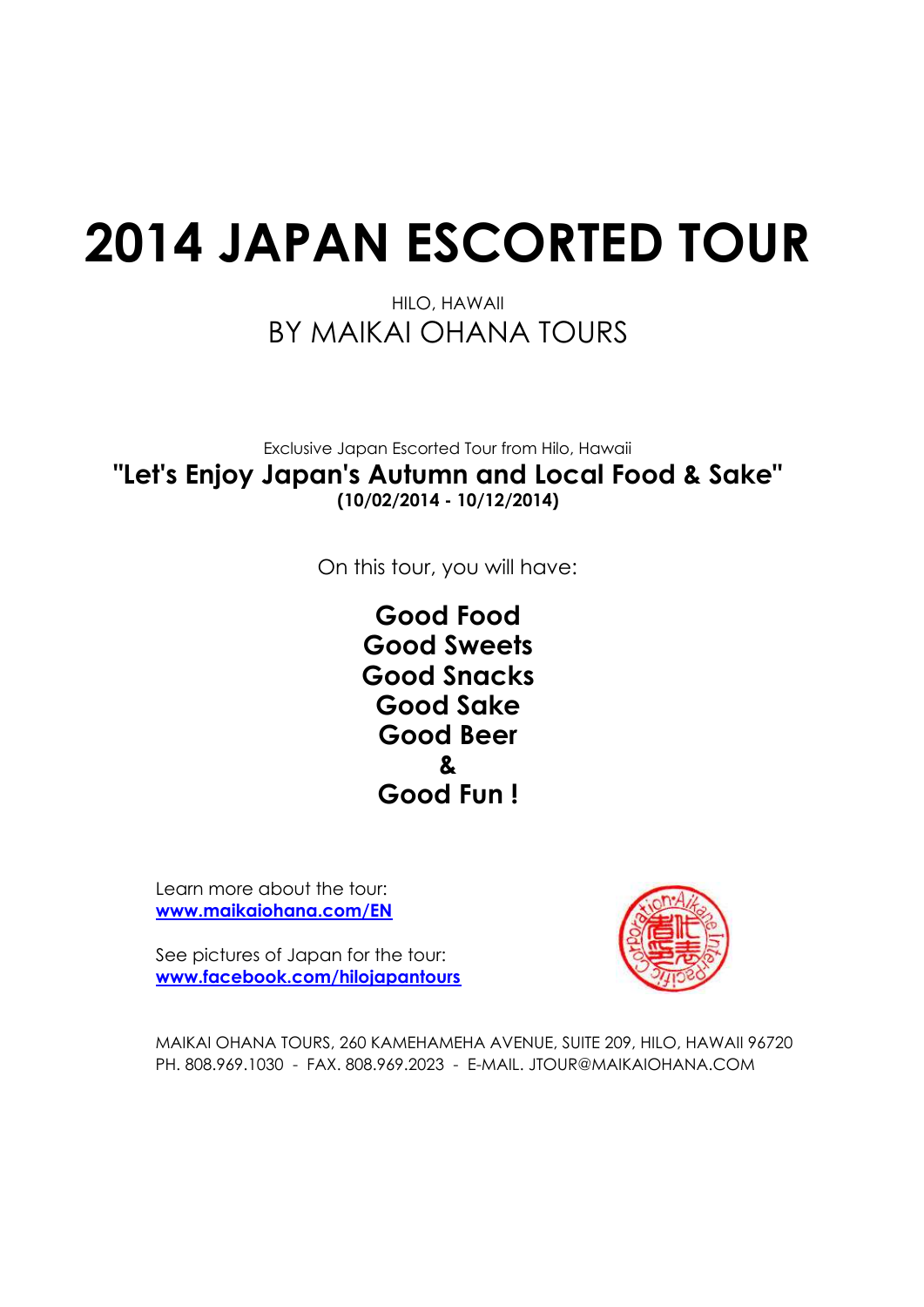Exclusive Japan Escorted Tour from Hilo, Hawaii

## *Let's Enjoy Japan's Autumn and Local Food & Sake!!*

**Tour Highlights:** 

- *(1) Have fun at Autumn Festivals (Matsuri) in Kyoto & Takayama*
- *(2) Experience Kyoto & Tokyo, the historic town & modern city of Japan*
- *(3) Enjoy Japan's local food and premium sake & craft beer in Hida-Takayama*

Days/Nights to Stay and Places to Visit:

### *10 Days/9 Nights*

### *(3 nights in Kyoto, 1 night in Nagoya, 2 nights in Takayama and 3 nights in Tokyo)*

Tour Departure:

Return on:

*10/12/2014*

(\*10/03/2014 departure is also okay) (\*We can arrange for your extended stay in Japan)

*10/2/2014*

*Adult*

Tour Price (Land Only):

*Double Occupancy \$1,580 per person + tax*

*Single Occupancy*



*Child (under age of 12 or below) \*Please inquire single supplement*

*Inclusion:*

\*9 night economy-class/budget/business hotel accommodation with daily breakfast

\*Sightseeing from Kyoto to Tokyo escorted by English/Japanese speaking tour guide

\*Japan Rail Pass 7-day Ordinary Class (Economy)

\*One-way airport bus transfer from Kansai airport (Osaka) to Kyoto

\*All admission and local tour participation fees in Japan

\*One luggage transfer per passenger to Kansai airport (by Takkyubin/delivery company)

\*Roundtrip airport transfers from your house to the Hilo airport (with above flight schedule dates)

\*Free Wi-Fi during the tour (works with your smart phone)

*Exclusion:*

\*Roundtrip airfare from Hilo, Hawaii to Kansai airport (Osaka, Japan)

\*All lunches and dinners in Japan

\*Travel insurances \*Incidental hotel charges such as room

\*Passport fees

service, laundry service, phone calls, etc.

\*Personal expenses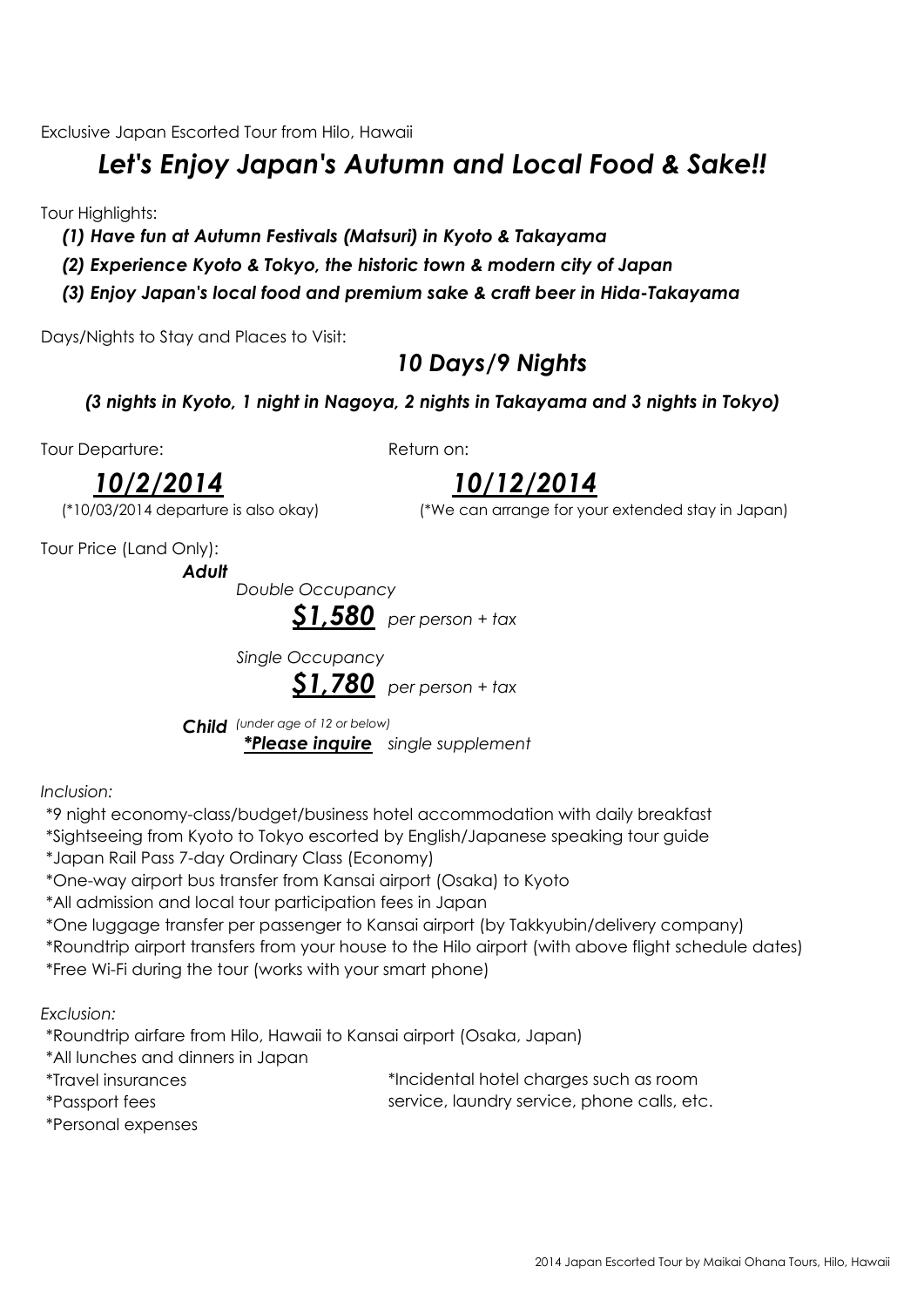### ≪**Air Tickets**≫

It is highly recommended to book your flights through Hawaiian Airlines with the following flight schedules:

### Departing Flight: *Thursday, Oct 02, 2014 2:05PM* from Honolulu to Osaka-*Kansai, Japan ( HA449 )*

### Returning Flight: *Sunday, Oct 12, 2014 8:45PM from Osaka-Kansai, Japan ( HA450 )*

#### Tour Reservation

To reserve your tour, please fill out a tour participation form (or go online at http://www.maikaiohana.com/EN) and mail it to us with a deposit fee of \$150 per person. Checks, cash or credit card payments are acceptable.

> MAIKAI OHANA TOURS Attn: Yosh Sato, Japan Tour Sales 260 Kamehameha Avenue, Suite 209 Hilo, HI 96720

#### Final Payment

The final payment for your tour will be due 30 days before the tour departure (September 2, 2014) and can be made by check, cash or credit cards. A reminder will be sent via e-mail.

#### Cancellation Policy

If you need to cancel your tour reservation, you must notify us in writing. Cancellations by phone will not be accepted. (See cancellation fees below)

If you cancel your reservation:

The followings apply:

Up to 63 days prior to the departure date ( - 7/31/2014): No fee (deposit refunded) 62 to 32 days prior to the departure date (8/1 - 8/31/2014): \$150 deposit per person

31 to 15 days prior to the departure date (9/1 - 9/17/2014): 50% of total tour price

14 to 0 days prior to the departure date (9/18 - 10/2/2014): 100% of total tour price

Terms and Conditions

1. You must have a valid US passport to travel to Japan.

2. Participants with non-US passport may require to obtain visa from the Consulate General of Japan in Honolulu before the tour departure. Please contact at 808.543.3111.

3. You must be in good health and able to walk long-distances.

4. Daily tour schedule is subject to change due to weather conditions or other unforeseen circumstances.

5. Due to limited storage space while traveling, we recommend 1 piece of luggage and 1 hand carry bag per person during the tour.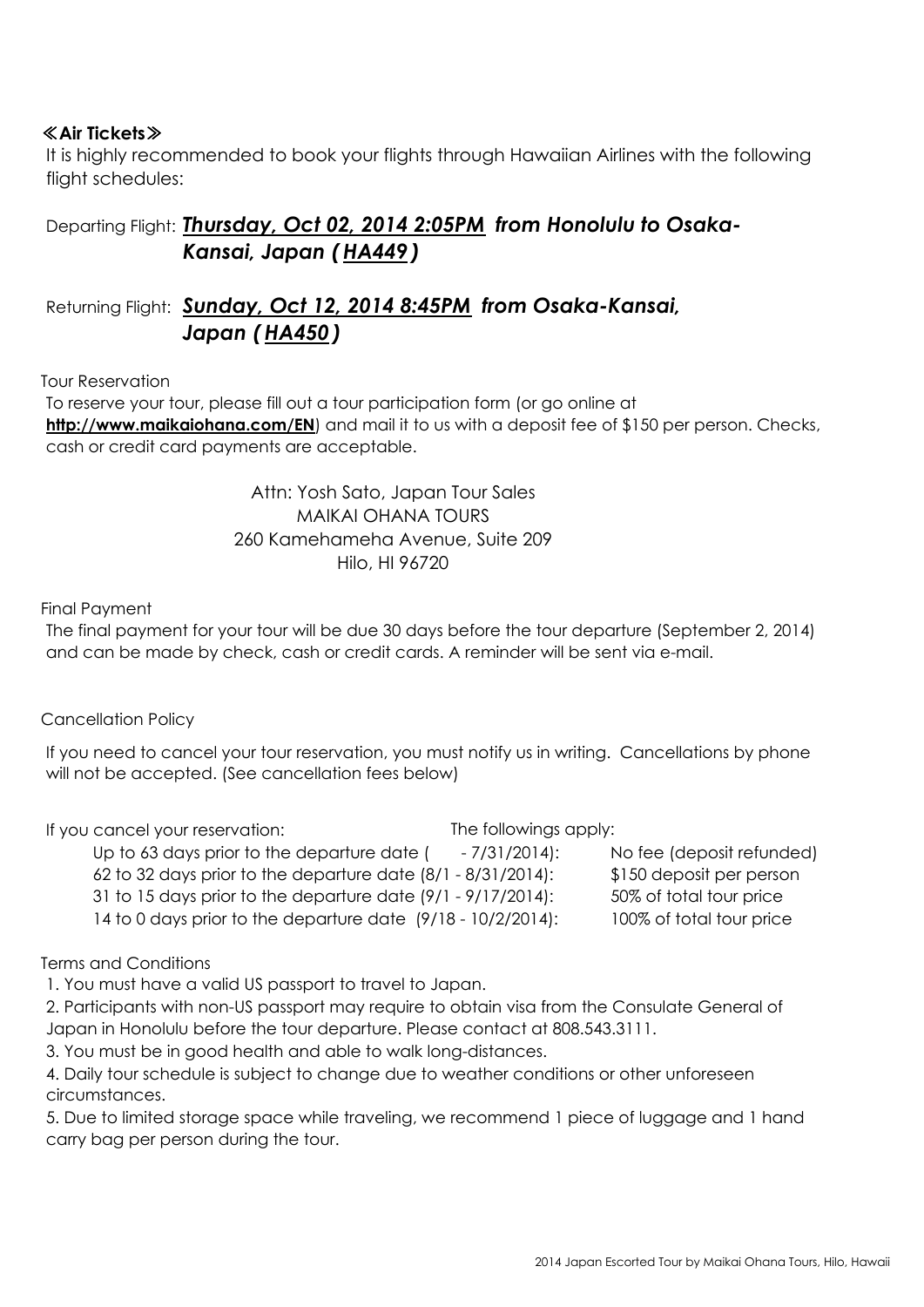6. Travel insurance is recommended to purchase for your protection.

7. Hotel confirmations will be provided 7 days prior to the tour departure. Double occupancy rooms have two twin beds. Single occupancy rooms have one twin bed. Non-smoking rooms may not always be available; however, smoking rooms can be treated with room freshener.

8. Credit cards are widely accepted to make your payments in Japan. However, it is recommended to carry some cash. Local shops and restaurants may not accept credit cards.

9. Children are welcome to participate in the tour, but must be accompanied by a parent(s), grandparent(s) or others with a parent's permission note. We offer reduced prices for children., so please inquire.

10. A minimum of 10 participants are required to guarantee the departure of the tour.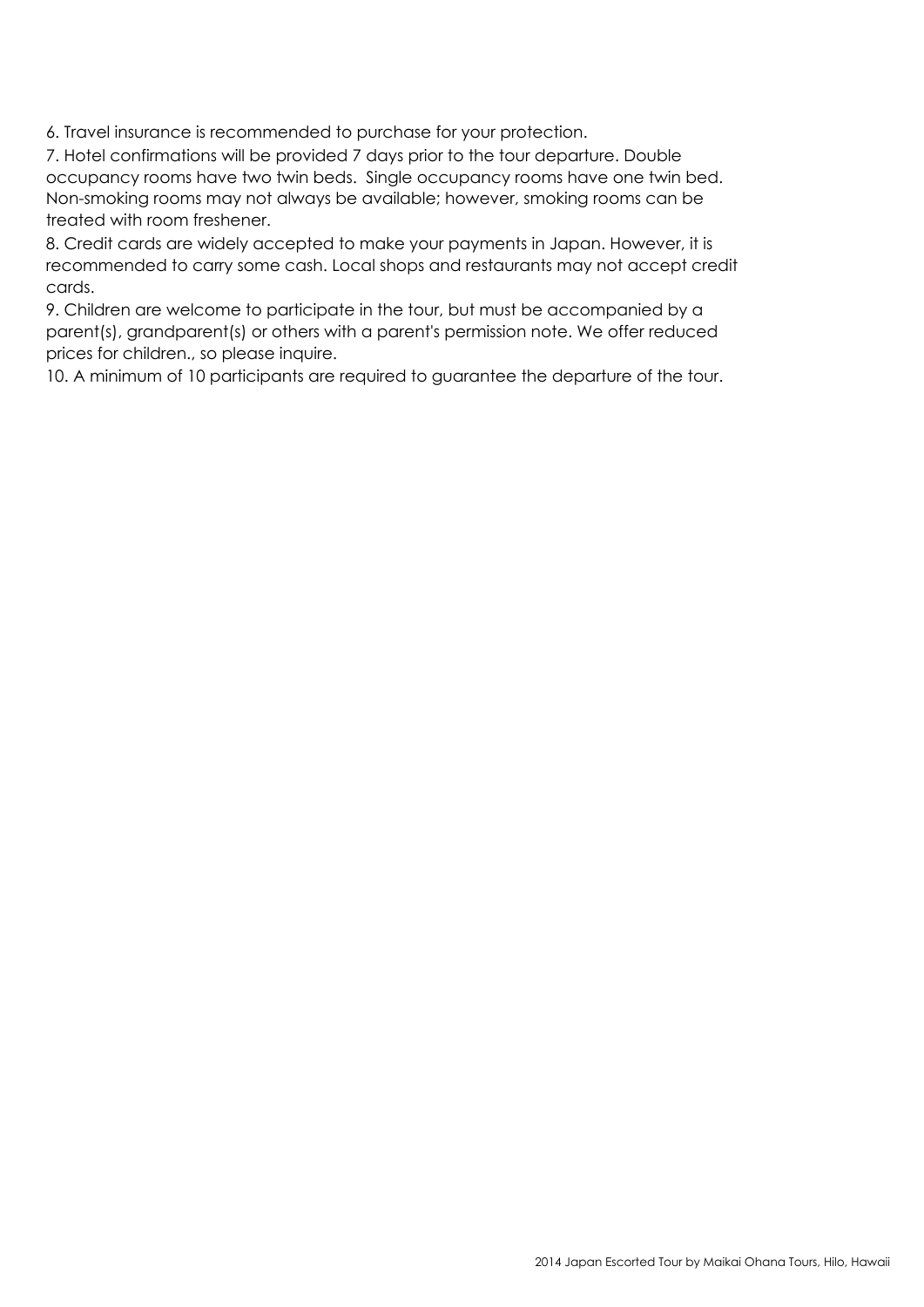- 1 **Kyoto 京都** Fushimi Inari Taisha (Shrine) 1 Kuru Kuru Kuru Sushi (Kyoto Prefecture) Higashiyama area 2 Hitsumabushi Kiyomizu dera (Temple) 3 Tebasaki Ninenzaka/Sannenzaka (street) 4 Takayama Ramen Yasaka Jinja (Shrine) 5 Hida Beef Gion (street) 6 Handmade Soba Kinkakuji (Golden Pavilion) 7 Tempura Arashiyama area 6 **12 Izakaya** Tenryuji (Temple) & Bamboo Forest 9 Yatsuhashi Togetsukyo (Bridge) 10 Imoyokan Monkey Park 11 Akafuku Sagano Scenic Railway 12 Bread & Pastry<br>
13 Tokyo Ramen<br>
13 Tokyo Ramen
- 2 **Nagoya 名古屋** Nagoya Castle 15 Takoyaki (Aichi Prefecture) Underground Shopping Malls 16 Udon Osu Kannon (Temple) more……..
- 3 **Takayama** 高山 Sanmachi Old Town **Local Sakes & Beer to Taste** (Gifu Prefecture) Miyagawa Morning Market 1 Sake from Fushimi, Kyoto Sake Breweries & Tasting (Over 24 sake breweries) Shirakawago (UNESCO world heritage site) 2 Sake from Takayama Takayama Autumn Festival (12 sake breweries)
- 4 **Tokyo** 東京 Tsukiji Fish Market & Sushi Bar (5 breweries) (Tokyo Metropolis) Akihabara 4 Beer from Nagoya Ueno/Ameyoko Shopping Street Kappabashi Shopping Street

### **Places to visit Local Foods to Eat**

- 
- 
- 
- 
- 
- 
- 
- 
- 
- 
- 
- 
- 13 Tokyo Ramen
- 14 Okonomiyaki
- 
- 

- 
- 
- 3 Beer from Kyoto
- Asakusa/Sensoji (Temple) more……. (Kinshachi beer/Miso lager/Green tea

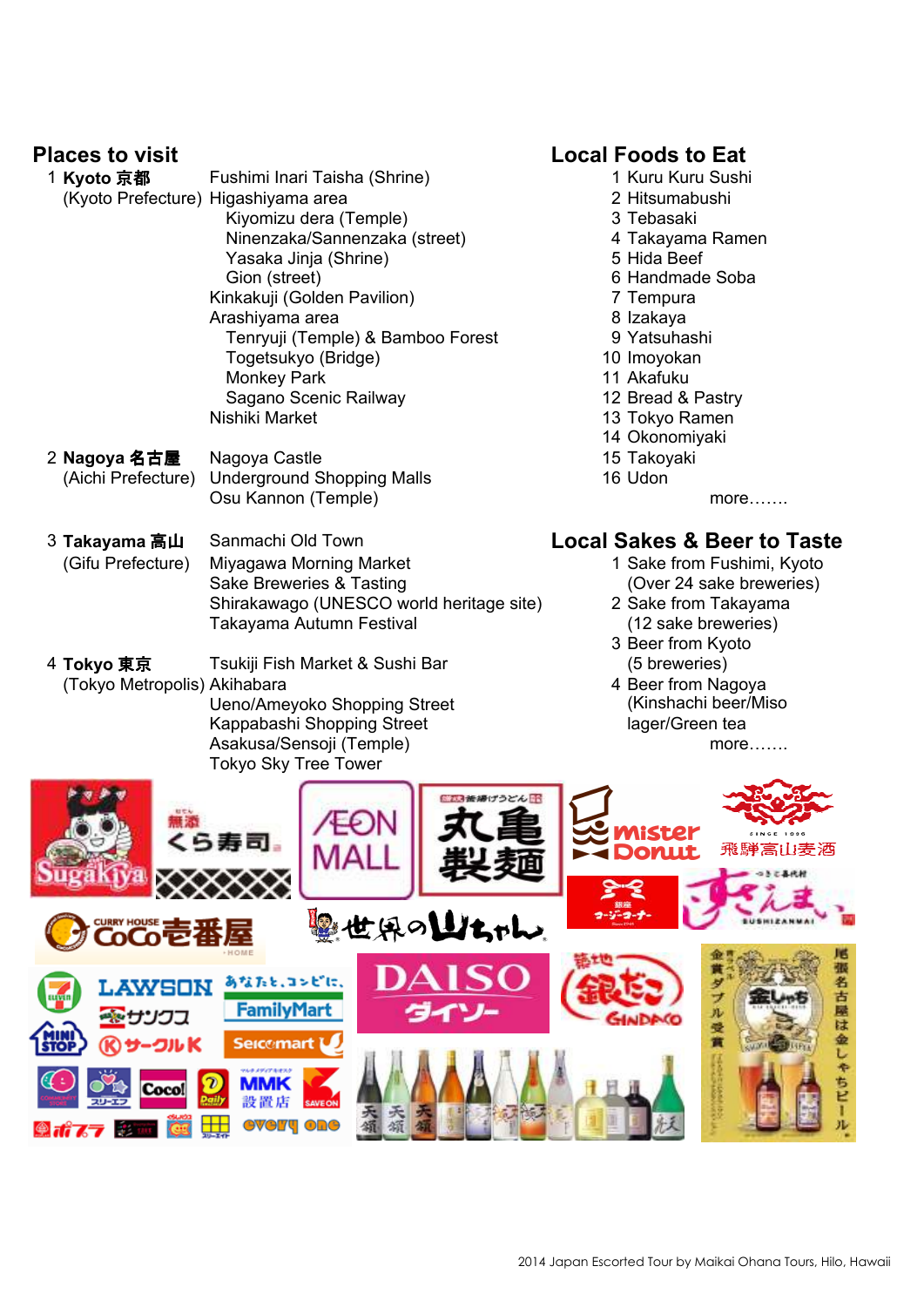## **Tour Participation Form**

To reserve your tour, please fill out and submit this participation form with a \$150 deposit per person is required with this form.

#### Tour Name: **Let's Enjoy Japan's Autumn and Local Food & Sake** Tour Dates: **October 02, 2014 to October 12, 2014**

Name of Participant

| Last | First | Middle<br>(Initial) | Gender | <b>DOB</b><br>(MM/DD/YYYY) | Passport Number | Exp. Date<br>(MM/DD/YYYY) |
|------|-------|---------------------|--------|----------------------------|-----------------|---------------------------|
|      |       |                     | M/F    |                            |                 |                           |
|      |       |                     | M/F    |                            |                 |                           |
|      |       |                     | M/F    |                            |                 |                           |
|      |       |                     | M/F    |                            |                 |                           |

Mailing Address

|           | City/State/Zip Code                                                              |         |      |              |               |  |  |
|-----------|----------------------------------------------------------------------------------|---------|------|--------------|---------------|--|--|
|           | Contact Information:                                                             |         |      |              |               |  |  |
|           | Phone #:                                                                         | Cell #: |      |              |               |  |  |
|           | E-mail:                                                                          |         |      | Line ID:     |               |  |  |
|           | Payment Method (circle one):                                                     |         |      |              |               |  |  |
|           | I will pay the deposit by                                                        |         | Cash | Check        | Credit Card ( |  |  |
|           | I will pay the balance due by                                                    |         | Cash | <b>Check</b> | Credit Card ( |  |  |
| Emergency |                                                                                  |         |      |              |               |  |  |
|           | In case of emergency while on tour, please notify:<br>Relationship:              |         |      |              |               |  |  |
|           | Alternative Phone:<br>Phone:                                                     |         |      |              |               |  |  |
| Others    |                                                                                  |         |      |              |               |  |  |
|           | Please list any medical conditions, food allergies or other assistance required: |         |      |              |               |  |  |
|           |                                                                                  |         |      |              |               |  |  |
|           | Special request (if any):                                                        |         |      |              |               |  |  |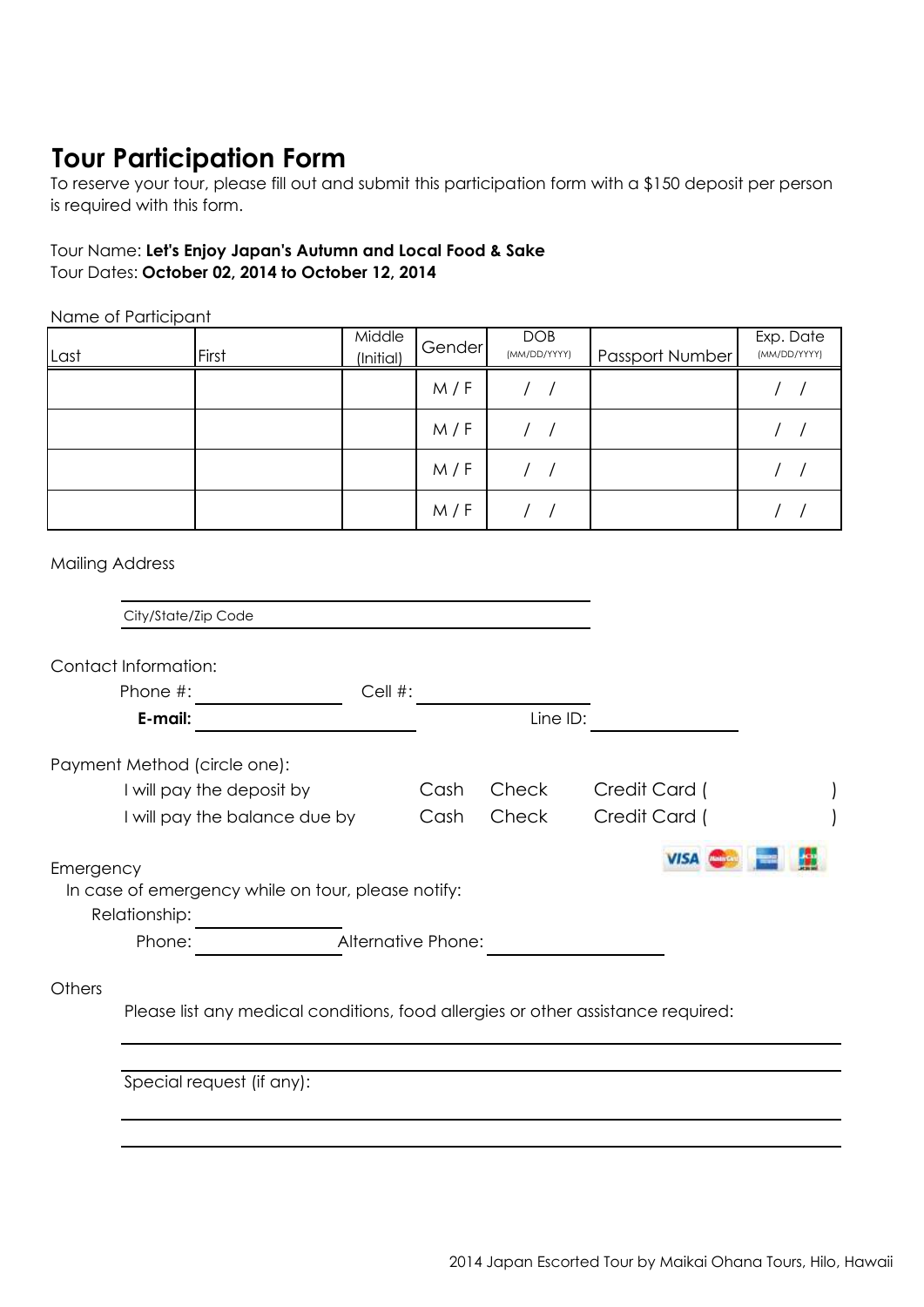#### Responsibility

Maikai Ohana Tours (d.b.a of Aikane InterPacific Corporation) acts only as an agent for the owners and contractors providing means of transportation or other services where offered or provided. The issuance and acceptance of such tickets and/or vouchers shall be deemed to consent the further conditions that Maikai Ohana Tours shall not or become liable or responsible in any way in connection with such means of transportation or other services, or for any loss, injury or damage to or in respect of any person or property however arising, nor be responsible for damages arising from the default of a tour operator/carrier, lost/damaged luggage, trip cancellation, bad weather, natural disaster or other acts of God. We reserve the right to alter the tour schedule and itinerary given in this brochure and our website. We reserve the right to accept and retain or decline any person(s) as a member of any tour. All tours are based on 10 paying passengers. We reserve the right to cancel any tour 30 days or more prior to departure. All deposits will be refunded to you.

#### Acknowledgement

I or We, the undersigned, have read carefully and understand the terms and conditions pertaining to the above stated tour and agree these conditions. All information will remain confidential.

| Signature: |  |  |  |
|------------|--|--|--|
|            |  |  |  |
| Name:      |  |  |  |

Date:



#### **MAIKAI OHANA TOURS**

260 Kamehameha Avenue, Suite 209 Hilo, Hawaii 96720 Ph. 808.969.1030 FAX 808.969.2023 www.maikaiohana.com/EN E-mail: yosuke@maikaiohana.com Please contact *Yosh or Mio Sato* for more information.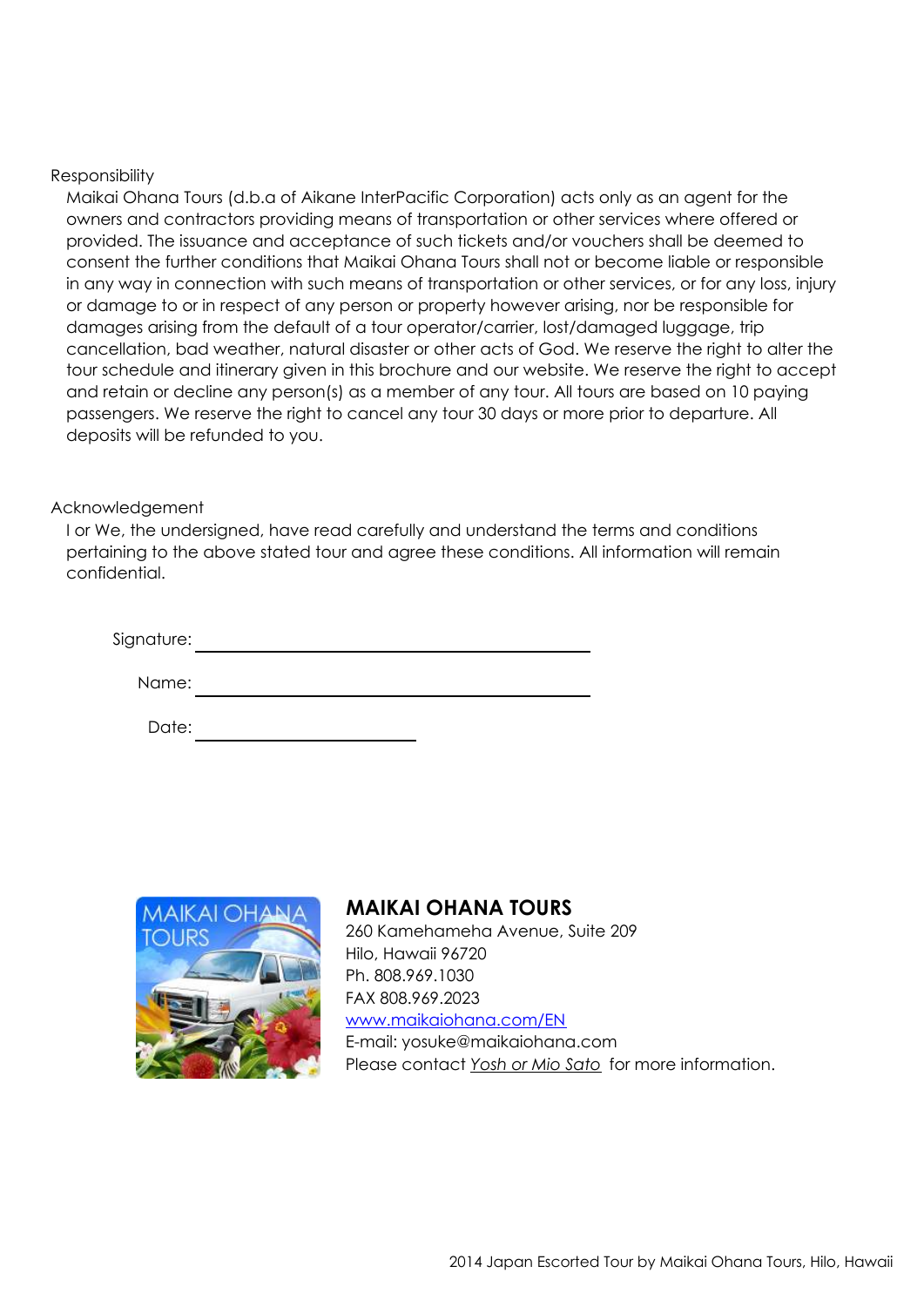# **2014 Japan Escorted Autumn Tour Itinerary (TENTATIVE)**

 $\overline{9}$  lunches (budget \$10-20) and 10 dinners (\$20-30)

|       | <b>DATE</b><br><b>CITIES &amp; TOWNS</b> |                           | <b>PLACES TO VISIT</b> |                                                    |  |
|-------|------------------------------------------|---------------------------|------------------------|----------------------------------------------------|--|
| Day 1 | 10/2 Thurs   HAWAII                      |                           |                        | Departure from Honolulu to Japan (Flight HA449)    |  |
|       | 10/3 Fri                                 | OSAKA (大阪 KANSAI AIRPORT) |                        | Arrival at Osaka, Japan & transfer to Kyoto by bus |  |
|       |                                          | KYOTO (京都)                | <b>NGT</b>             | Check-in at hotel in Kyoto (economy hotel)         |  |
|       |                                          |                           |                        | <b>DIN</b> Dinner at local restaurant              |  |
| Day 2 | 10/4 Sat                                 | KYOTO (京都)                |                        | <b>BRK</b> Buffet breakfast at hotel               |  |
|       |                                          |                           | <b>MOR</b>             | Higashiyama area                                   |  |
|       |                                          |                           |                        | Kiyomizu dera (temple)                             |  |
|       |                                          |                           |                        | Nene's road/Ninen zaka (omiyage shops)             |  |
|       |                                          |                           |                        | Yasaka jinja (shrine)                              |  |
|       |                                          |                           |                        | Gion area (geisha street)                          |  |
|       |                                          |                           |                        | LNC Lunch at Kuru Kuru Sushi CHOJIRO               |  |
|       |                                          |                           | AFT                    | Kitano Tenmangu (shrine)                           |  |
|       |                                          |                           |                        | Zuiki matsuri (autumn festival)                    |  |
|       |                                          |                           |                        |                                                    |  |
|       |                                          |                           |                        | <b>DIN</b> Dinner at local restaurant              |  |
| Day 3 | 10/5 Sun                                 | KYOTO (京都)                |                        | <b>BRK</b> Buffet breakfast at hotel               |  |
|       |                                          |                           | <b>MOR</b>             | Fushimi inari taisha (shrine)                      |  |
|       |                                          |                           |                        | Arashiyama area                                    |  |
|       |                                          |                           |                        | Togetsu kyo (bridge)                               |  |
|       |                                          |                           |                        | Monkey park at Iwata Mountain                      |  |
|       |                                          |                           |                        | Tenryu-ji (temple)                                 |  |
|       |                                          |                           |                        | <b>Bamboo groove</b>                               |  |
|       |                                          |                           |                        | Sagano scenic railway                              |  |
|       |                                          |                           |                        | LNC Lunch at Arashiyama Yoshimura (hand-made soba) |  |
|       |                                          |                           | AFT                    | Kinkakuji (Golden Pavilion)                        |  |
|       |                                          |                           |                        | Nishiki ichiba (street market)                     |  |
|       |                                          |                           |                        |                                                    |  |
|       |                                          |                           |                        | <b>DIN</b> Dinner at local restaurant              |  |
| Day 4 | 10/6 Mon                                 | KYOTO (京都)                |                        | <b>BRK</b> Buffet breakfast at hotel               |  |
|       |                                          | NAGOYA (名古屋)              | <b>MRN</b>             | Transfer to Nagoya by bullet train                 |  |
|       |                                          |                           |                        | Check-in at hotel in Nagoya (economy hotel)        |  |
|       |                                          |                           |                        | <b>Nagoya Castle</b>                               |  |
|       |                                          |                           |                        | LNC Lunch at Nagoya station underground            |  |
|       |                                          |                           | AFT                    | Shopping at station underground shopping mall      |  |
|       |                                          |                           |                        | <b>Osukannon Temple</b>                            |  |
|       |                                          |                           |                        | <b>Osu Shopping Arcade</b>                         |  |
|       |                                          |                           |                        | <b>DIN</b> Dinner at local restaurant              |  |
| Day 5 | $10/7$ Tues                              | NAGOYA (名古屋)              |                        | BRK Nagoya style breakfast at local restaurant     |  |
|       |                                          | TAKAYAMA (高山)             | <b>MRN</b>             | Transfer by train                                  |  |
|       |                                          |                           |                        | LNC Eki bento                                      |  |
|       |                                          |                           |                        | Check-in at hotel in Takayama (economy hotel)      |  |
|       |                                          |                           | AFT                    | Takayama Sanmachi walk (old town shopping area)    |  |
|       |                                          |                           |                        | <b>DIN</b> Diner at local restaurant               |  |
| Day 6 |                                          | 10/8 Wed TAKAYAMA (高山)    |                        | BRK Breakfast at konbini (local convenience store) |  |